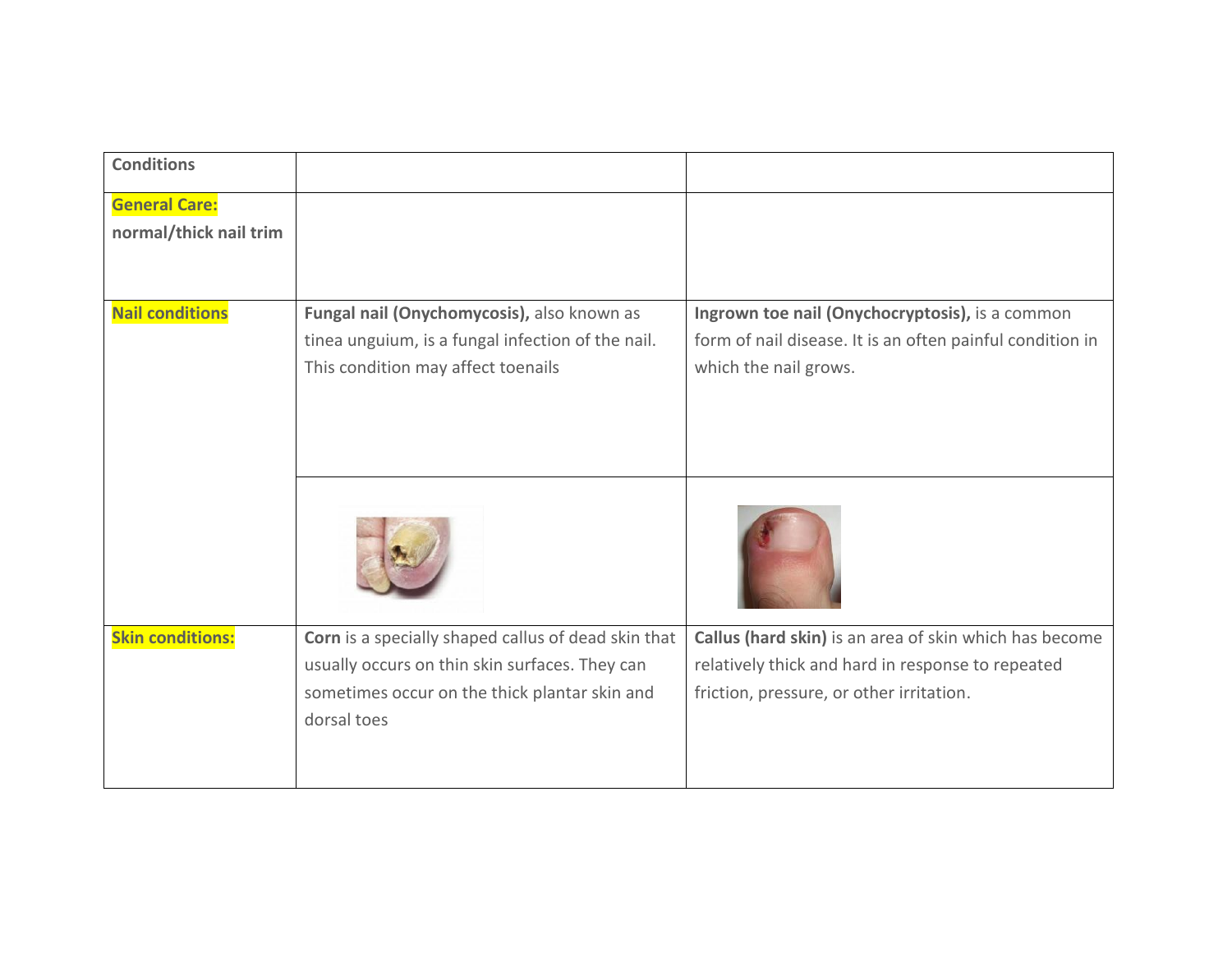|                                                                                                              | Verruca (plantar wart) is a virus infection, it can<br>occur on the sole of the foot | Cracked heel is a common health problem and it may<br>cause infections. |
|--------------------------------------------------------------------------------------------------------------|--------------------------------------------------------------------------------------|-------------------------------------------------------------------------|
|                                                                                                              |                                                                                      |                                                                         |
| Injuries of ankle, foot,<br>digit, and nail injuries<br>(under ACC free<br>orthotics*, or<br>surcharge only) |                                                                                      | *You need to book an appointment and discuss this<br>with a podiatrist  |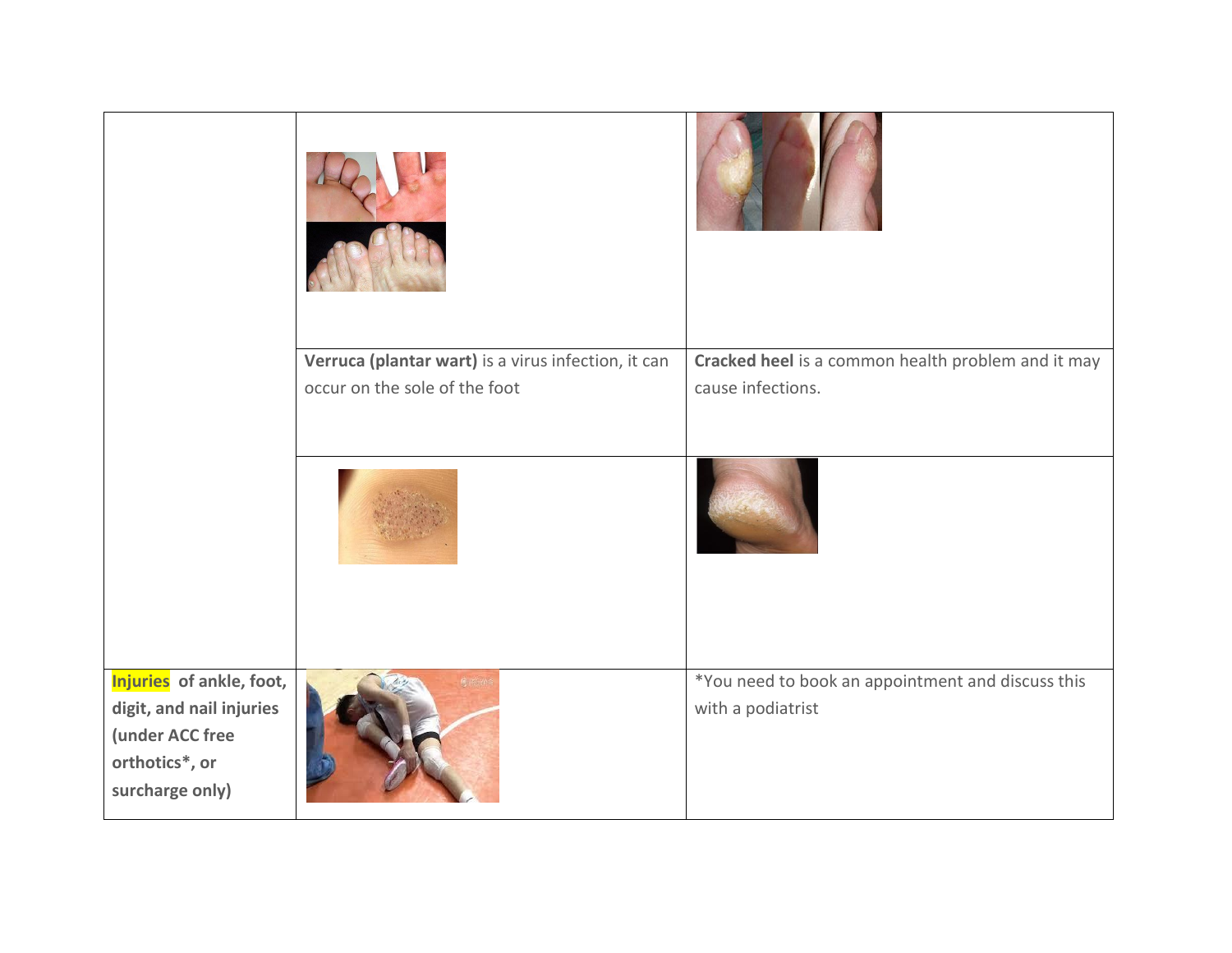| <b>Foot, leg and low back</b> | Bunion pain is a deformity of the joint                                                        | Leg pain      |
|-------------------------------|------------------------------------------------------------------------------------------------|---------------|
| pain because of               | connecting the big toe to the foot. The big toe                                                |               |
| abnormal gait                 | often bends towards the other toes and the joint                                               |               |
|                               | becomes red and painful. Onset is gradual.<br>Complications may include bursitis or arthritis. |               |
|                               | Plantar Fasciitis (heel pain) is a disorder that                                               | Low back pain |
|                               | results in pain in the heel and bottom of the foot                                             |               |
|                               | ● 海乐樱运动话                                                                                       |               |